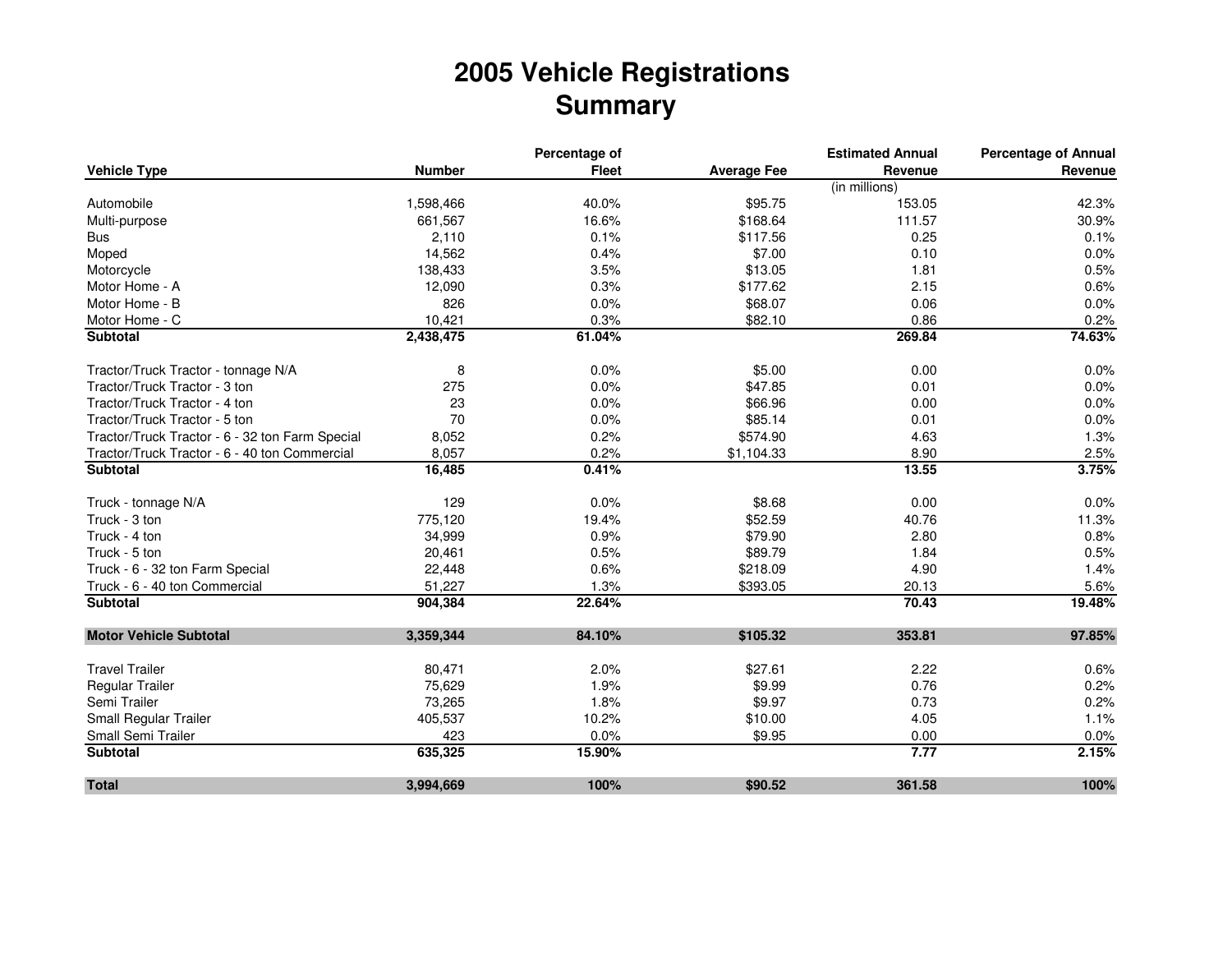## **2005 Vehicle RegistrationsBy County**

| Home - A Home - B<br>Home - C Motorcycle<br>Trailer<br><b>Bus</b><br>Trailer<br><b>Grand Total</b><br>County<br>Auto<br>Moped<br>Multi-purpose<br>Regular Trailer<br>Semi Trailer<br><b>Truck Tractor</b><br>Travel Trailer <sup>1</sup><br>Fruck<br>38<br>41<br>34<br>326<br>1,592<br>599<br>915<br>122<br>292<br>12,866<br>4,373<br>410<br>3 <sup>1</sup><br>4,115<br>2<br>$\overline{4}$<br>38<br>22<br>$\mathbf 2$<br>30<br>938<br>324<br>560<br>$\overline{2}$<br>70<br>7,553<br>2,400<br>6<br>283<br>261<br>180<br>2,437<br>$\overline{4}$<br>3,347<br>52<br>7,729<br>15<br>92<br>60<br>56<br>717<br>458<br>632<br>2,491<br>22,132<br>3<br>433<br>6,043<br>7,485<br>43<br>3<br>52<br>583<br>2,740<br>74<br>20,395<br>16<br>69<br>642<br>315<br>1,986<br>$6 \overline{6}$<br>492<br>5,889<br>$\overline{25}$<br>6<br>22<br>$\mathbf 2$<br>21<br>1,289<br>517<br>816<br>250<br>3,037<br>10,284<br>3,600<br>300<br>264<br>134<br>$\mathbf{1}$<br>40,280<br>15<br>122<br>5,668<br>859<br>4,424<br>228<br>14,918<br>24<br>116<br>146<br>1,392<br>940<br>$\overline{2}$<br>1,010<br>10,416<br>79<br>489<br>485<br>30<br>409<br>26,272<br>2,090<br>1,243<br>305<br>28,702<br>149,238<br>67,033<br>5,101<br>14,130<br>$6 \overline{6}$<br>2,864<br>14,624<br>23<br>153<br>155<br>12<br>5,863<br>982<br>4,250<br>163<br>38,578<br>126<br>1,353<br>505<br>6<br>916<br>9,447<br>213<br>109<br>85<br>5,270<br>675<br>654<br>4,372<br>8,255<br>34,557<br>12,614<br>11<br>1,236<br>148<br>914<br>-1<br>90<br>997<br>3,976<br>640<br>728<br>3,542<br>2 <sup>1</sup><br>196<br>820<br>7,563<br>29,816<br>11,022<br>11<br>115<br>106<br>8<br>6<br>58<br>14<br>94<br>46<br>819<br>4,511<br>519<br>738<br>2,642<br>149<br>531<br>6,507<br>26,640<br>10,005<br>8,629<br>127<br>9<br>76<br>3,550<br>566<br>559<br>3,170<br>167<br>712<br>25,088<br>6<br>65<br>969<br>6,483<br><b>Butler</b><br>$5\overline{)}$<br>56<br>329<br>237<br>398<br>6,248<br>102<br>58<br>3<br>633<br>2,098<br>646<br>1,747<br>4,467<br>17,028<br>3<br>53<br>573<br>18<br>197<br>68<br>4,878<br>1,437<br>2,265<br>$\overline{3}$<br>283<br>685<br>7,905<br>30,349<br>11,171<br>810<br>Carroll<br>12<br>93<br>52<br>38<br>738<br>3,063<br>21,764<br>7,857<br>$\overline{4}$<br>503<br>793<br>1,719<br>145<br>545<br>6,194<br>Cass<br>8<br>95<br>10,371<br>9<br>$\frac{115}{115}$<br>92<br>$\overline{4}$<br>3,961<br>645<br>915<br>3,080<br>176<br>653<br>7,596<br>28,748<br>1,035<br>Cedar<br>286<br>207<br>9<br>187<br>277<br>60,873<br>24,952<br>20<br>2,309<br>10,761<br>1,135<br>938<br>5,966<br>1,372<br>12,450<br>Cerro Gordo<br>$\overline{4}$<br>$\sqrt{2}$<br>8<br>36<br>7,303<br>179<br>65<br>761<br>2,816<br>590<br>670<br>1,857<br>134<br>464<br>5,209<br>20,098<br>Cherokee<br>$\overline{4}$<br>7,758<br>90<br>59<br>3<br>66<br>715<br>2,914<br>529<br>2,519<br>154<br>541<br>21,738<br>Chickasaw<br>4<br>1,085<br>5,301<br>32<br>$\overline{378}$<br>5,134<br>14<br>35<br>$\overline{4}$<br>1,843<br>361<br>458<br>1,129<br>45<br>354<br>3,988<br>13,783<br>Clarke<br>$\overline{4}$<br>4<br>9<br>78<br>Clay<br>9,479<br>8<br>103<br>92<br>1,013<br>4,447<br>531<br>758<br>3,141<br>221<br>637<br>6,347<br>26,868<br>4<br>13<br>8<br>3,287<br>10,098<br>109<br>64<br>41<br>1,121<br>3,907<br>621<br>972<br>117<br>594<br>8,016<br>28,972<br>Clayton<br>4<br>32<br>26,878<br>203<br>243<br>19<br>201<br>2,563<br>10,164<br>1,054<br>6,826<br>5<br>200<br>1,363<br>15,179<br>66,090<br>Clinton<br>1,160<br>55<br>3,727<br>1,958<br>8,923<br>$\overline{18}$<br>159<br>48<br>766<br>510<br>822<br>159<br>605<br>6,988<br>24,746<br>$\mathbf{1}$<br>Crawford<br>63,171<br>25,546<br>32<br>179<br>230<br>14<br>181<br>2,131<br>13,179<br>1,153<br>699<br>5,493<br>9<br>199<br>12,915<br>1,211<br>Dallas<br>$\mathbf 2$<br>4,029<br>6<br>43<br>40<br>1,611<br>417<br>418<br>1,227<br>$\overline{c}$<br>43<br>347<br>3,959<br>12,531<br>41<br>346<br>Davis<br>6<br>31<br>37<br>24<br>47<br>4,125<br>6<br>353<br>1,580<br>252<br>535<br>1,012<br>282<br>11,931<br>3,634<br>Decatur<br>$\overline{\mathbf{c}}$<br>93<br>$\sqrt{2}$<br>3,689<br>2,629<br>97<br>27,278<br>10,308<br>121<br>66<br>933<br>641<br>807<br>5 <sup>1</sup><br>557<br>7,328<br>Delaware<br>167<br>157<br>55,453<br>21,989<br>41<br>145<br>12<br>2,223<br>8,955<br>5,982<br>5<br>153<br>Des Moines<br>846<br>1,007<br>802<br>12,969<br>5,171<br>9,376<br>9<br>165<br>103<br>12<br>66<br>768<br>395<br>4,618<br>$\overline{4}$<br>133<br>572<br>6,050<br>28,467<br>1,025<br>Dickinson<br>47,643<br>$\overline{28}$<br>259<br>288<br>18<br>19,620<br>2,370<br>7,975<br>21,559<br>106,910<br>241<br>3,667<br>1,061<br>11<br>186<br>1,984<br>Dubuque<br>53<br>5,717<br>13<br>113<br>$\overline{4}$<br>717<br>2,493<br>404<br>493<br>1,981<br>134<br>4,193<br>16,774<br>46<br>$5\phantom{.0}$<br>408<br>Emmet<br>123<br>93<br>6<br>107<br>4,517<br>612<br>925<br>3,073<br>162<br>7,934<br>30,833<br>11,456<br>11<br>1,031<br>$\mathbf{1}$<br>782<br>Fayette<br>90<br>6<br>85<br>3,695<br>841<br>329<br>2,805<br>180<br>731<br>25,412<br>Floyd<br>9,417<br>16<br>116<br>1,032<br>6,068<br>2,429<br>5,902<br>$\mathbf{3}$<br>76<br>47<br>$\mathbf 2$<br>48<br>585<br>505<br>452<br>1,682<br>165<br>467<br>4,497<br>16,860<br>Franklin<br>$\overline{c}$<br>28<br>42<br>33<br>450<br>153<br>233<br>13,041<br>4,488<br>441<br>1,640<br>315<br>1,181<br>4,034<br>$\mathbf{1}$<br>Fremont<br>5,741<br>14<br>115<br>63<br>5<br>50<br>553<br>2,106<br>373<br>634<br>1,445<br>211<br>398<br>16,124<br>$\overline{4}$<br>4,412<br>Greene<br>35<br>50<br>5<br>53<br>2,927<br>568<br>2,095<br>511<br>19,940<br>6,862<br>148<br>680<br>578<br>240<br>5,188<br>Grundy<br>9<br>56<br>71<br>2,759<br>6,480<br>96<br>3<br>641<br>531<br>544<br>2,083<br>2 <sup>1</sup><br>125<br>560<br>5,224<br>19,184<br>Guthrie<br>88<br>87<br>$\overline{4}$<br>86<br>3,654<br>2,694<br>234<br>24,693<br>8,943<br>10<br>818<br>548<br>779<br>640<br>6,107<br>Hamilton<br>193<br>53<br>6,971<br>$\overline{7}$<br>95<br>858<br>2,712<br>410<br>599<br>2,175<br>191<br>510<br>4,821<br>19,596<br>Hancock<br>$\mathbf{1}$<br>73<br>27,529<br>15<br>165<br>6<br>93<br>998<br>4,071<br>501<br>2,705<br>241<br>7,118<br>9,924<br>919<br>12<br>688<br>Hardin<br>6<br>9,194<br>8<br>84<br>82<br>86<br>3,378<br>489<br>598<br>2,499<br>108<br>699<br>7,210<br>25,263<br>822<br>Harrison<br>34<br>127<br>78<br>27,324<br>10,074<br>81<br>3<br>4,158<br>520<br>2,568<br>88<br>535<br>7,375<br>Henry<br>1,069<br>614<br>5,800<br>79<br>$\overline{c}$<br>46<br>2,370<br>1,590<br>96<br>$\mathbf{1}$<br>46<br>577<br>441<br>510<br>$\overline{2}$<br>408<br>4,151<br>16,119<br>Howard<br>122<br>45<br>3<br>64<br>2,366<br>394<br>16,413<br>Humboldt<br>5,678<br>41<br>834<br>529<br>1,766<br>124<br>335<br>4,112<br>21<br>3<br>1,237<br>292<br>12,548<br>4,257<br>80<br>26<br>458<br>1,684<br>305<br>617<br>133<br>3,435<br>lda |                    |  | Motor | Motor | Motor |  |  | Small Regular Small Semi |  |  |  |
|------------------------------------------------------------------------------------------------------------------------------------------------------------------------------------------------------------------------------------------------------------------------------------------------------------------------------------------------------------------------------------------------------------------------------------------------------------------------------------------------------------------------------------------------------------------------------------------------------------------------------------------------------------------------------------------------------------------------------------------------------------------------------------------------------------------------------------------------------------------------------------------------------------------------------------------------------------------------------------------------------------------------------------------------------------------------------------------------------------------------------------------------------------------------------------------------------------------------------------------------------------------------------------------------------------------------------------------------------------------------------------------------------------------------------------------------------------------------------------------------------------------------------------------------------------------------------------------------------------------------------------------------------------------------------------------------------------------------------------------------------------------------------------------------------------------------------------------------------------------------------------------------------------------------------------------------------------------------------------------------------------------------------------------------------------------------------------------------------------------------------------------------------------------------------------------------------------------------------------------------------------------------------------------------------------------------------------------------------------------------------------------------------------------------------------------------------------------------------------------------------------------------------------------------------------------------------------------------------------------------------------------------------------------------------------------------------------------------------------------------------------------------------------------------------------------------------------------------------------------------------------------------------------------------------------------------------------------------------------------------------------------------------------------------------------------------------------------------------------------------------------------------------------------------------------------------------------------------------------------------------------------------------------------------------------------------------------------------------------------------------------------------------------------------------------------------------------------------------------------------------------------------------------------------------------------------------------------------------------------------------------------------------------------------------------------------------------------------------------------------------------------------------------------------------------------------------------------------------------------------------------------------------------------------------------------------------------------------------------------------------------------------------------------------------------------------------------------------------------------------------------------------------------------------------------------------------------------------------------------------------------------------------------------------------------------------------------------------------------------------------------------------------------------------------------------------------------------------------------------------------------------------------------------------------------------------------------------------------------------------------------------------------------------------------------------------------------------------------------------------------------------------------------------------------------------------------------------------------------------------------------------------------------------------------------------------------------------------------------------------------------------------------------------------------------------------------------------------------------------------------------------------------------------------------------------------------------------------------------------------------------------------------------------------------------------------------------------------------------------------------------------------------------------------------------------------------------------------------------------------------------------------------------------------------------------------------------------------------------------------------------------------------------------------------------------------------------------------------------------------------------------------------------------------------------------------------------------------------------------------------------------------------------------------------------------------------------------------------------------------------------------------------------------------------------------------------------------------------------------------------------------------------------------------------------------------------------------------------------------------------------------------------------------------------------------------------------------------------------------------------------------------------------------------------------------------------------------------------------------------------------------------------------------------------------------------------------------------------------------------------------------------------------------------------------------------------------------------------------------------------------------------------------------------------------------------------------------------------------------------------------------------------------------------|--------------------|--|-------|-------|-------|--|--|--------------------------|--|--|--|
|                                                                                                                                                                                                                                                                                                                                                                                                                                                                                                                                                                                                                                                                                                                                                                                                                                                                                                                                                                                                                                                                                                                                                                                                                                                                                                                                                                                                                                                                                                                                                                                                                                                                                                                                                                                                                                                                                                                                                                                                                                                                                                                                                                                                                                                                                                                                                                                                                                                                                                                                                                                                                                                                                                                                                                                                                                                                                                                                                                                                                                                                                                                                                                                                                                                                                                                                                                                                                                                                                                                                                                                                                                                                                                                                                                                                                                                                                                                                                                                                                                                                                                                                                                                                                                                                                                                                                                                                                                                                                                                                                                                                                                                                                                                                                                                                                                                                                                                                                                                                                                                                                                                                                                                                                                                                                                                                                                                                                                                                                                                                                                                                                                                                                                                                                                                                                                                                                                                                                                                                                                                                                                                                                                                                                                                                                                                                                                                                                                                                                                                                                                                                                                                                                                                                                                                                                                                                                                                        |                    |  |       |       |       |  |  |                          |  |  |  |
|                                                                                                                                                                                                                                                                                                                                                                                                                                                                                                                                                                                                                                                                                                                                                                                                                                                                                                                                                                                                                                                                                                                                                                                                                                                                                                                                                                                                                                                                                                                                                                                                                                                                                                                                                                                                                                                                                                                                                                                                                                                                                                                                                                                                                                                                                                                                                                                                                                                                                                                                                                                                                                                                                                                                                                                                                                                                                                                                                                                                                                                                                                                                                                                                                                                                                                                                                                                                                                                                                                                                                                                                                                                                                                                                                                                                                                                                                                                                                                                                                                                                                                                                                                                                                                                                                                                                                                                                                                                                                                                                                                                                                                                                                                                                                                                                                                                                                                                                                                                                                                                                                                                                                                                                                                                                                                                                                                                                                                                                                                                                                                                                                                                                                                                                                                                                                                                                                                                                                                                                                                                                                                                                                                                                                                                                                                                                                                                                                                                                                                                                                                                                                                                                                                                                                                                                                                                                                                                        | Adair              |  |       |       |       |  |  |                          |  |  |  |
|                                                                                                                                                                                                                                                                                                                                                                                                                                                                                                                                                                                                                                                                                                                                                                                                                                                                                                                                                                                                                                                                                                                                                                                                                                                                                                                                                                                                                                                                                                                                                                                                                                                                                                                                                                                                                                                                                                                                                                                                                                                                                                                                                                                                                                                                                                                                                                                                                                                                                                                                                                                                                                                                                                                                                                                                                                                                                                                                                                                                                                                                                                                                                                                                                                                                                                                                                                                                                                                                                                                                                                                                                                                                                                                                                                                                                                                                                                                                                                                                                                                                                                                                                                                                                                                                                                                                                                                                                                                                                                                                                                                                                                                                                                                                                                                                                                                                                                                                                                                                                                                                                                                                                                                                                                                                                                                                                                                                                                                                                                                                                                                                                                                                                                                                                                                                                                                                                                                                                                                                                                                                                                                                                                                                                                                                                                                                                                                                                                                                                                                                                                                                                                                                                                                                                                                                                                                                                                                        | Adams              |  |       |       |       |  |  |                          |  |  |  |
|                                                                                                                                                                                                                                                                                                                                                                                                                                                                                                                                                                                                                                                                                                                                                                                                                                                                                                                                                                                                                                                                                                                                                                                                                                                                                                                                                                                                                                                                                                                                                                                                                                                                                                                                                                                                                                                                                                                                                                                                                                                                                                                                                                                                                                                                                                                                                                                                                                                                                                                                                                                                                                                                                                                                                                                                                                                                                                                                                                                                                                                                                                                                                                                                                                                                                                                                                                                                                                                                                                                                                                                                                                                                                                                                                                                                                                                                                                                                                                                                                                                                                                                                                                                                                                                                                                                                                                                                                                                                                                                                                                                                                                                                                                                                                                                                                                                                                                                                                                                                                                                                                                                                                                                                                                                                                                                                                                                                                                                                                                                                                                                                                                                                                                                                                                                                                                                                                                                                                                                                                                                                                                                                                                                                                                                                                                                                                                                                                                                                                                                                                                                                                                                                                                                                                                                                                                                                                                                        | Allamakee          |  |       |       |       |  |  |                          |  |  |  |
|                                                                                                                                                                                                                                                                                                                                                                                                                                                                                                                                                                                                                                                                                                                                                                                                                                                                                                                                                                                                                                                                                                                                                                                                                                                                                                                                                                                                                                                                                                                                                                                                                                                                                                                                                                                                                                                                                                                                                                                                                                                                                                                                                                                                                                                                                                                                                                                                                                                                                                                                                                                                                                                                                                                                                                                                                                                                                                                                                                                                                                                                                                                                                                                                                                                                                                                                                                                                                                                                                                                                                                                                                                                                                                                                                                                                                                                                                                                                                                                                                                                                                                                                                                                                                                                                                                                                                                                                                                                                                                                                                                                                                                                                                                                                                                                                                                                                                                                                                                                                                                                                                                                                                                                                                                                                                                                                                                                                                                                                                                                                                                                                                                                                                                                                                                                                                                                                                                                                                                                                                                                                                                                                                                                                                                                                                                                                                                                                                                                                                                                                                                                                                                                                                                                                                                                                                                                                                                                        | Appanoose          |  |       |       |       |  |  |                          |  |  |  |
|                                                                                                                                                                                                                                                                                                                                                                                                                                                                                                                                                                                                                                                                                                                                                                                                                                                                                                                                                                                                                                                                                                                                                                                                                                                                                                                                                                                                                                                                                                                                                                                                                                                                                                                                                                                                                                                                                                                                                                                                                                                                                                                                                                                                                                                                                                                                                                                                                                                                                                                                                                                                                                                                                                                                                                                                                                                                                                                                                                                                                                                                                                                                                                                                                                                                                                                                                                                                                                                                                                                                                                                                                                                                                                                                                                                                                                                                                                                                                                                                                                                                                                                                                                                                                                                                                                                                                                                                                                                                                                                                                                                                                                                                                                                                                                                                                                                                                                                                                                                                                                                                                                                                                                                                                                                                                                                                                                                                                                                                                                                                                                                                                                                                                                                                                                                                                                                                                                                                                                                                                                                                                                                                                                                                                                                                                                                                                                                                                                                                                                                                                                                                                                                                                                                                                                                                                                                                                                                        | Audubon            |  |       |       |       |  |  |                          |  |  |  |
|                                                                                                                                                                                                                                                                                                                                                                                                                                                                                                                                                                                                                                                                                                                                                                                                                                                                                                                                                                                                                                                                                                                                                                                                                                                                                                                                                                                                                                                                                                                                                                                                                                                                                                                                                                                                                                                                                                                                                                                                                                                                                                                                                                                                                                                                                                                                                                                                                                                                                                                                                                                                                                                                                                                                                                                                                                                                                                                                                                                                                                                                                                                                                                                                                                                                                                                                                                                                                                                                                                                                                                                                                                                                                                                                                                                                                                                                                                                                                                                                                                                                                                                                                                                                                                                                                                                                                                                                                                                                                                                                                                                                                                                                                                                                                                                                                                                                                                                                                                                                                                                                                                                                                                                                                                                                                                                                                                                                                                                                                                                                                                                                                                                                                                                                                                                                                                                                                                                                                                                                                                                                                                                                                                                                                                                                                                                                                                                                                                                                                                                                                                                                                                                                                                                                                                                                                                                                                                                        | Benton             |  |       |       |       |  |  |                          |  |  |  |
|                                                                                                                                                                                                                                                                                                                                                                                                                                                                                                                                                                                                                                                                                                                                                                                                                                                                                                                                                                                                                                                                                                                                                                                                                                                                                                                                                                                                                                                                                                                                                                                                                                                                                                                                                                                                                                                                                                                                                                                                                                                                                                                                                                                                                                                                                                                                                                                                                                                                                                                                                                                                                                                                                                                                                                                                                                                                                                                                                                                                                                                                                                                                                                                                                                                                                                                                                                                                                                                                                                                                                                                                                                                                                                                                                                                                                                                                                                                                                                                                                                                                                                                                                                                                                                                                                                                                                                                                                                                                                                                                                                                                                                                                                                                                                                                                                                                                                                                                                                                                                                                                                                                                                                                                                                                                                                                                                                                                                                                                                                                                                                                                                                                                                                                                                                                                                                                                                                                                                                                                                                                                                                                                                                                                                                                                                                                                                                                                                                                                                                                                                                                                                                                                                                                                                                                                                                                                                                                        | <b>Black Hawk</b>  |  |       |       |       |  |  |                          |  |  |  |
|                                                                                                                                                                                                                                                                                                                                                                                                                                                                                                                                                                                                                                                                                                                                                                                                                                                                                                                                                                                                                                                                                                                                                                                                                                                                                                                                                                                                                                                                                                                                                                                                                                                                                                                                                                                                                                                                                                                                                                                                                                                                                                                                                                                                                                                                                                                                                                                                                                                                                                                                                                                                                                                                                                                                                                                                                                                                                                                                                                                                                                                                                                                                                                                                                                                                                                                                                                                                                                                                                                                                                                                                                                                                                                                                                                                                                                                                                                                                                                                                                                                                                                                                                                                                                                                                                                                                                                                                                                                                                                                                                                                                                                                                                                                                                                                                                                                                                                                                                                                                                                                                                                                                                                                                                                                                                                                                                                                                                                                                                                                                                                                                                                                                                                                                                                                                                                                                                                                                                                                                                                                                                                                                                                                                                                                                                                                                                                                                                                                                                                                                                                                                                                                                                                                                                                                                                                                                                                                        | Boone              |  |       |       |       |  |  |                          |  |  |  |
|                                                                                                                                                                                                                                                                                                                                                                                                                                                                                                                                                                                                                                                                                                                                                                                                                                                                                                                                                                                                                                                                                                                                                                                                                                                                                                                                                                                                                                                                                                                                                                                                                                                                                                                                                                                                                                                                                                                                                                                                                                                                                                                                                                                                                                                                                                                                                                                                                                                                                                                                                                                                                                                                                                                                                                                                                                                                                                                                                                                                                                                                                                                                                                                                                                                                                                                                                                                                                                                                                                                                                                                                                                                                                                                                                                                                                                                                                                                                                                                                                                                                                                                                                                                                                                                                                                                                                                                                                                                                                                                                                                                                                                                                                                                                                                                                                                                                                                                                                                                                                                                                                                                                                                                                                                                                                                                                                                                                                                                                                                                                                                                                                                                                                                                                                                                                                                                                                                                                                                                                                                                                                                                                                                                                                                                                                                                                                                                                                                                                                                                                                                                                                                                                                                                                                                                                                                                                                                                        | <b>Bremer</b>      |  |       |       |       |  |  |                          |  |  |  |
|                                                                                                                                                                                                                                                                                                                                                                                                                                                                                                                                                                                                                                                                                                                                                                                                                                                                                                                                                                                                                                                                                                                                                                                                                                                                                                                                                                                                                                                                                                                                                                                                                                                                                                                                                                                                                                                                                                                                                                                                                                                                                                                                                                                                                                                                                                                                                                                                                                                                                                                                                                                                                                                                                                                                                                                                                                                                                                                                                                                                                                                                                                                                                                                                                                                                                                                                                                                                                                                                                                                                                                                                                                                                                                                                                                                                                                                                                                                                                                                                                                                                                                                                                                                                                                                                                                                                                                                                                                                                                                                                                                                                                                                                                                                                                                                                                                                                                                                                                                                                                                                                                                                                                                                                                                                                                                                                                                                                                                                                                                                                                                                                                                                                                                                                                                                                                                                                                                                                                                                                                                                                                                                                                                                                                                                                                                                                                                                                                                                                                                                                                                                                                                                                                                                                                                                                                                                                                                                        | Buchanan           |  |       |       |       |  |  |                          |  |  |  |
|                                                                                                                                                                                                                                                                                                                                                                                                                                                                                                                                                                                                                                                                                                                                                                                                                                                                                                                                                                                                                                                                                                                                                                                                                                                                                                                                                                                                                                                                                                                                                                                                                                                                                                                                                                                                                                                                                                                                                                                                                                                                                                                                                                                                                                                                                                                                                                                                                                                                                                                                                                                                                                                                                                                                                                                                                                                                                                                                                                                                                                                                                                                                                                                                                                                                                                                                                                                                                                                                                                                                                                                                                                                                                                                                                                                                                                                                                                                                                                                                                                                                                                                                                                                                                                                                                                                                                                                                                                                                                                                                                                                                                                                                                                                                                                                                                                                                                                                                                                                                                                                                                                                                                                                                                                                                                                                                                                                                                                                                                                                                                                                                                                                                                                                                                                                                                                                                                                                                                                                                                                                                                                                                                                                                                                                                                                                                                                                                                                                                                                                                                                                                                                                                                                                                                                                                                                                                                                                        | <b>Buena Vista</b> |  |       |       |       |  |  |                          |  |  |  |
|                                                                                                                                                                                                                                                                                                                                                                                                                                                                                                                                                                                                                                                                                                                                                                                                                                                                                                                                                                                                                                                                                                                                                                                                                                                                                                                                                                                                                                                                                                                                                                                                                                                                                                                                                                                                                                                                                                                                                                                                                                                                                                                                                                                                                                                                                                                                                                                                                                                                                                                                                                                                                                                                                                                                                                                                                                                                                                                                                                                                                                                                                                                                                                                                                                                                                                                                                                                                                                                                                                                                                                                                                                                                                                                                                                                                                                                                                                                                                                                                                                                                                                                                                                                                                                                                                                                                                                                                                                                                                                                                                                                                                                                                                                                                                                                                                                                                                                                                                                                                                                                                                                                                                                                                                                                                                                                                                                                                                                                                                                                                                                                                                                                                                                                                                                                                                                                                                                                                                                                                                                                                                                                                                                                                                                                                                                                                                                                                                                                                                                                                                                                                                                                                                                                                                                                                                                                                                                                        |                    |  |       |       |       |  |  |                          |  |  |  |
|                                                                                                                                                                                                                                                                                                                                                                                                                                                                                                                                                                                                                                                                                                                                                                                                                                                                                                                                                                                                                                                                                                                                                                                                                                                                                                                                                                                                                                                                                                                                                                                                                                                                                                                                                                                                                                                                                                                                                                                                                                                                                                                                                                                                                                                                                                                                                                                                                                                                                                                                                                                                                                                                                                                                                                                                                                                                                                                                                                                                                                                                                                                                                                                                                                                                                                                                                                                                                                                                                                                                                                                                                                                                                                                                                                                                                                                                                                                                                                                                                                                                                                                                                                                                                                                                                                                                                                                                                                                                                                                                                                                                                                                                                                                                                                                                                                                                                                                                                                                                                                                                                                                                                                                                                                                                                                                                                                                                                                                                                                                                                                                                                                                                                                                                                                                                                                                                                                                                                                                                                                                                                                                                                                                                                                                                                                                                                                                                                                                                                                                                                                                                                                                                                                                                                                                                                                                                                                                        | Calhoun            |  |       |       |       |  |  |                          |  |  |  |
|                                                                                                                                                                                                                                                                                                                                                                                                                                                                                                                                                                                                                                                                                                                                                                                                                                                                                                                                                                                                                                                                                                                                                                                                                                                                                                                                                                                                                                                                                                                                                                                                                                                                                                                                                                                                                                                                                                                                                                                                                                                                                                                                                                                                                                                                                                                                                                                                                                                                                                                                                                                                                                                                                                                                                                                                                                                                                                                                                                                                                                                                                                                                                                                                                                                                                                                                                                                                                                                                                                                                                                                                                                                                                                                                                                                                                                                                                                                                                                                                                                                                                                                                                                                                                                                                                                                                                                                                                                                                                                                                                                                                                                                                                                                                                                                                                                                                                                                                                                                                                                                                                                                                                                                                                                                                                                                                                                                                                                                                                                                                                                                                                                                                                                                                                                                                                                                                                                                                                                                                                                                                                                                                                                                                                                                                                                                                                                                                                                                                                                                                                                                                                                                                                                                                                                                                                                                                                                                        |                    |  |       |       |       |  |  |                          |  |  |  |
|                                                                                                                                                                                                                                                                                                                                                                                                                                                                                                                                                                                                                                                                                                                                                                                                                                                                                                                                                                                                                                                                                                                                                                                                                                                                                                                                                                                                                                                                                                                                                                                                                                                                                                                                                                                                                                                                                                                                                                                                                                                                                                                                                                                                                                                                                                                                                                                                                                                                                                                                                                                                                                                                                                                                                                                                                                                                                                                                                                                                                                                                                                                                                                                                                                                                                                                                                                                                                                                                                                                                                                                                                                                                                                                                                                                                                                                                                                                                                                                                                                                                                                                                                                                                                                                                                                                                                                                                                                                                                                                                                                                                                                                                                                                                                                                                                                                                                                                                                                                                                                                                                                                                                                                                                                                                                                                                                                                                                                                                                                                                                                                                                                                                                                                                                                                                                                                                                                                                                                                                                                                                                                                                                                                                                                                                                                                                                                                                                                                                                                                                                                                                                                                                                                                                                                                                                                                                                                                        |                    |  |       |       |       |  |  |                          |  |  |  |
|                                                                                                                                                                                                                                                                                                                                                                                                                                                                                                                                                                                                                                                                                                                                                                                                                                                                                                                                                                                                                                                                                                                                                                                                                                                                                                                                                                                                                                                                                                                                                                                                                                                                                                                                                                                                                                                                                                                                                                                                                                                                                                                                                                                                                                                                                                                                                                                                                                                                                                                                                                                                                                                                                                                                                                                                                                                                                                                                                                                                                                                                                                                                                                                                                                                                                                                                                                                                                                                                                                                                                                                                                                                                                                                                                                                                                                                                                                                                                                                                                                                                                                                                                                                                                                                                                                                                                                                                                                                                                                                                                                                                                                                                                                                                                                                                                                                                                                                                                                                                                                                                                                                                                                                                                                                                                                                                                                                                                                                                                                                                                                                                                                                                                                                                                                                                                                                                                                                                                                                                                                                                                                                                                                                                                                                                                                                                                                                                                                                                                                                                                                                                                                                                                                                                                                                                                                                                                                                        |                    |  |       |       |       |  |  |                          |  |  |  |
|                                                                                                                                                                                                                                                                                                                                                                                                                                                                                                                                                                                                                                                                                                                                                                                                                                                                                                                                                                                                                                                                                                                                                                                                                                                                                                                                                                                                                                                                                                                                                                                                                                                                                                                                                                                                                                                                                                                                                                                                                                                                                                                                                                                                                                                                                                                                                                                                                                                                                                                                                                                                                                                                                                                                                                                                                                                                                                                                                                                                                                                                                                                                                                                                                                                                                                                                                                                                                                                                                                                                                                                                                                                                                                                                                                                                                                                                                                                                                                                                                                                                                                                                                                                                                                                                                                                                                                                                                                                                                                                                                                                                                                                                                                                                                                                                                                                                                                                                                                                                                                                                                                                                                                                                                                                                                                                                                                                                                                                                                                                                                                                                                                                                                                                                                                                                                                                                                                                                                                                                                                                                                                                                                                                                                                                                                                                                                                                                                                                                                                                                                                                                                                                                                                                                                                                                                                                                                                                        |                    |  |       |       |       |  |  |                          |  |  |  |
|                                                                                                                                                                                                                                                                                                                                                                                                                                                                                                                                                                                                                                                                                                                                                                                                                                                                                                                                                                                                                                                                                                                                                                                                                                                                                                                                                                                                                                                                                                                                                                                                                                                                                                                                                                                                                                                                                                                                                                                                                                                                                                                                                                                                                                                                                                                                                                                                                                                                                                                                                                                                                                                                                                                                                                                                                                                                                                                                                                                                                                                                                                                                                                                                                                                                                                                                                                                                                                                                                                                                                                                                                                                                                                                                                                                                                                                                                                                                                                                                                                                                                                                                                                                                                                                                                                                                                                                                                                                                                                                                                                                                                                                                                                                                                                                                                                                                                                                                                                                                                                                                                                                                                                                                                                                                                                                                                                                                                                                                                                                                                                                                                                                                                                                                                                                                                                                                                                                                                                                                                                                                                                                                                                                                                                                                                                                                                                                                                                                                                                                                                                                                                                                                                                                                                                                                                                                                                                                        |                    |  |       |       |       |  |  |                          |  |  |  |
|                                                                                                                                                                                                                                                                                                                                                                                                                                                                                                                                                                                                                                                                                                                                                                                                                                                                                                                                                                                                                                                                                                                                                                                                                                                                                                                                                                                                                                                                                                                                                                                                                                                                                                                                                                                                                                                                                                                                                                                                                                                                                                                                                                                                                                                                                                                                                                                                                                                                                                                                                                                                                                                                                                                                                                                                                                                                                                                                                                                                                                                                                                                                                                                                                                                                                                                                                                                                                                                                                                                                                                                                                                                                                                                                                                                                                                                                                                                                                                                                                                                                                                                                                                                                                                                                                                                                                                                                                                                                                                                                                                                                                                                                                                                                                                                                                                                                                                                                                                                                                                                                                                                                                                                                                                                                                                                                                                                                                                                                                                                                                                                                                                                                                                                                                                                                                                                                                                                                                                                                                                                                                                                                                                                                                                                                                                                                                                                                                                                                                                                                                                                                                                                                                                                                                                                                                                                                                                                        |                    |  |       |       |       |  |  |                          |  |  |  |
|                                                                                                                                                                                                                                                                                                                                                                                                                                                                                                                                                                                                                                                                                                                                                                                                                                                                                                                                                                                                                                                                                                                                                                                                                                                                                                                                                                                                                                                                                                                                                                                                                                                                                                                                                                                                                                                                                                                                                                                                                                                                                                                                                                                                                                                                                                                                                                                                                                                                                                                                                                                                                                                                                                                                                                                                                                                                                                                                                                                                                                                                                                                                                                                                                                                                                                                                                                                                                                                                                                                                                                                                                                                                                                                                                                                                                                                                                                                                                                                                                                                                                                                                                                                                                                                                                                                                                                                                                                                                                                                                                                                                                                                                                                                                                                                                                                                                                                                                                                                                                                                                                                                                                                                                                                                                                                                                                                                                                                                                                                                                                                                                                                                                                                                                                                                                                                                                                                                                                                                                                                                                                                                                                                                                                                                                                                                                                                                                                                                                                                                                                                                                                                                                                                                                                                                                                                                                                                                        |                    |  |       |       |       |  |  |                          |  |  |  |
|                                                                                                                                                                                                                                                                                                                                                                                                                                                                                                                                                                                                                                                                                                                                                                                                                                                                                                                                                                                                                                                                                                                                                                                                                                                                                                                                                                                                                                                                                                                                                                                                                                                                                                                                                                                                                                                                                                                                                                                                                                                                                                                                                                                                                                                                                                                                                                                                                                                                                                                                                                                                                                                                                                                                                                                                                                                                                                                                                                                                                                                                                                                                                                                                                                                                                                                                                                                                                                                                                                                                                                                                                                                                                                                                                                                                                                                                                                                                                                                                                                                                                                                                                                                                                                                                                                                                                                                                                                                                                                                                                                                                                                                                                                                                                                                                                                                                                                                                                                                                                                                                                                                                                                                                                                                                                                                                                                                                                                                                                                                                                                                                                                                                                                                                                                                                                                                                                                                                                                                                                                                                                                                                                                                                                                                                                                                                                                                                                                                                                                                                                                                                                                                                                                                                                                                                                                                                                                                        |                    |  |       |       |       |  |  |                          |  |  |  |
|                                                                                                                                                                                                                                                                                                                                                                                                                                                                                                                                                                                                                                                                                                                                                                                                                                                                                                                                                                                                                                                                                                                                                                                                                                                                                                                                                                                                                                                                                                                                                                                                                                                                                                                                                                                                                                                                                                                                                                                                                                                                                                                                                                                                                                                                                                                                                                                                                                                                                                                                                                                                                                                                                                                                                                                                                                                                                                                                                                                                                                                                                                                                                                                                                                                                                                                                                                                                                                                                                                                                                                                                                                                                                                                                                                                                                                                                                                                                                                                                                                                                                                                                                                                                                                                                                                                                                                                                                                                                                                                                                                                                                                                                                                                                                                                                                                                                                                                                                                                                                                                                                                                                                                                                                                                                                                                                                                                                                                                                                                                                                                                                                                                                                                                                                                                                                                                                                                                                                                                                                                                                                                                                                                                                                                                                                                                                                                                                                                                                                                                                                                                                                                                                                                                                                                                                                                                                                                                        |                    |  |       |       |       |  |  |                          |  |  |  |
|                                                                                                                                                                                                                                                                                                                                                                                                                                                                                                                                                                                                                                                                                                                                                                                                                                                                                                                                                                                                                                                                                                                                                                                                                                                                                                                                                                                                                                                                                                                                                                                                                                                                                                                                                                                                                                                                                                                                                                                                                                                                                                                                                                                                                                                                                                                                                                                                                                                                                                                                                                                                                                                                                                                                                                                                                                                                                                                                                                                                                                                                                                                                                                                                                                                                                                                                                                                                                                                                                                                                                                                                                                                                                                                                                                                                                                                                                                                                                                                                                                                                                                                                                                                                                                                                                                                                                                                                                                                                                                                                                                                                                                                                                                                                                                                                                                                                                                                                                                                                                                                                                                                                                                                                                                                                                                                                                                                                                                                                                                                                                                                                                                                                                                                                                                                                                                                                                                                                                                                                                                                                                                                                                                                                                                                                                                                                                                                                                                                                                                                                                                                                                                                                                                                                                                                                                                                                                                                        |                    |  |       |       |       |  |  |                          |  |  |  |
|                                                                                                                                                                                                                                                                                                                                                                                                                                                                                                                                                                                                                                                                                                                                                                                                                                                                                                                                                                                                                                                                                                                                                                                                                                                                                                                                                                                                                                                                                                                                                                                                                                                                                                                                                                                                                                                                                                                                                                                                                                                                                                                                                                                                                                                                                                                                                                                                                                                                                                                                                                                                                                                                                                                                                                                                                                                                                                                                                                                                                                                                                                                                                                                                                                                                                                                                                                                                                                                                                                                                                                                                                                                                                                                                                                                                                                                                                                                                                                                                                                                                                                                                                                                                                                                                                                                                                                                                                                                                                                                                                                                                                                                                                                                                                                                                                                                                                                                                                                                                                                                                                                                                                                                                                                                                                                                                                                                                                                                                                                                                                                                                                                                                                                                                                                                                                                                                                                                                                                                                                                                                                                                                                                                                                                                                                                                                                                                                                                                                                                                                                                                                                                                                                                                                                                                                                                                                                                                        |                    |  |       |       |       |  |  |                          |  |  |  |
|                                                                                                                                                                                                                                                                                                                                                                                                                                                                                                                                                                                                                                                                                                                                                                                                                                                                                                                                                                                                                                                                                                                                                                                                                                                                                                                                                                                                                                                                                                                                                                                                                                                                                                                                                                                                                                                                                                                                                                                                                                                                                                                                                                                                                                                                                                                                                                                                                                                                                                                                                                                                                                                                                                                                                                                                                                                                                                                                                                                                                                                                                                                                                                                                                                                                                                                                                                                                                                                                                                                                                                                                                                                                                                                                                                                                                                                                                                                                                                                                                                                                                                                                                                                                                                                                                                                                                                                                                                                                                                                                                                                                                                                                                                                                                                                                                                                                                                                                                                                                                                                                                                                                                                                                                                                                                                                                                                                                                                                                                                                                                                                                                                                                                                                                                                                                                                                                                                                                                                                                                                                                                                                                                                                                                                                                                                                                                                                                                                                                                                                                                                                                                                                                                                                                                                                                                                                                                                                        |                    |  |       |       |       |  |  |                          |  |  |  |
|                                                                                                                                                                                                                                                                                                                                                                                                                                                                                                                                                                                                                                                                                                                                                                                                                                                                                                                                                                                                                                                                                                                                                                                                                                                                                                                                                                                                                                                                                                                                                                                                                                                                                                                                                                                                                                                                                                                                                                                                                                                                                                                                                                                                                                                                                                                                                                                                                                                                                                                                                                                                                                                                                                                                                                                                                                                                                                                                                                                                                                                                                                                                                                                                                                                                                                                                                                                                                                                                                                                                                                                                                                                                                                                                                                                                                                                                                                                                                                                                                                                                                                                                                                                                                                                                                                                                                                                                                                                                                                                                                                                                                                                                                                                                                                                                                                                                                                                                                                                                                                                                                                                                                                                                                                                                                                                                                                                                                                                                                                                                                                                                                                                                                                                                                                                                                                                                                                                                                                                                                                                                                                                                                                                                                                                                                                                                                                                                                                                                                                                                                                                                                                                                                                                                                                                                                                                                                                                        |                    |  |       |       |       |  |  |                          |  |  |  |
|                                                                                                                                                                                                                                                                                                                                                                                                                                                                                                                                                                                                                                                                                                                                                                                                                                                                                                                                                                                                                                                                                                                                                                                                                                                                                                                                                                                                                                                                                                                                                                                                                                                                                                                                                                                                                                                                                                                                                                                                                                                                                                                                                                                                                                                                                                                                                                                                                                                                                                                                                                                                                                                                                                                                                                                                                                                                                                                                                                                                                                                                                                                                                                                                                                                                                                                                                                                                                                                                                                                                                                                                                                                                                                                                                                                                                                                                                                                                                                                                                                                                                                                                                                                                                                                                                                                                                                                                                                                                                                                                                                                                                                                                                                                                                                                                                                                                                                                                                                                                                                                                                                                                                                                                                                                                                                                                                                                                                                                                                                                                                                                                                                                                                                                                                                                                                                                                                                                                                                                                                                                                                                                                                                                                                                                                                                                                                                                                                                                                                                                                                                                                                                                                                                                                                                                                                                                                                                                        |                    |  |       |       |       |  |  |                          |  |  |  |
|                                                                                                                                                                                                                                                                                                                                                                                                                                                                                                                                                                                                                                                                                                                                                                                                                                                                                                                                                                                                                                                                                                                                                                                                                                                                                                                                                                                                                                                                                                                                                                                                                                                                                                                                                                                                                                                                                                                                                                                                                                                                                                                                                                                                                                                                                                                                                                                                                                                                                                                                                                                                                                                                                                                                                                                                                                                                                                                                                                                                                                                                                                                                                                                                                                                                                                                                                                                                                                                                                                                                                                                                                                                                                                                                                                                                                                                                                                                                                                                                                                                                                                                                                                                                                                                                                                                                                                                                                                                                                                                                                                                                                                                                                                                                                                                                                                                                                                                                                                                                                                                                                                                                                                                                                                                                                                                                                                                                                                                                                                                                                                                                                                                                                                                                                                                                                                                                                                                                                                                                                                                                                                                                                                                                                                                                                                                                                                                                                                                                                                                                                                                                                                                                                                                                                                                                                                                                                                                        |                    |  |       |       |       |  |  |                          |  |  |  |
|                                                                                                                                                                                                                                                                                                                                                                                                                                                                                                                                                                                                                                                                                                                                                                                                                                                                                                                                                                                                                                                                                                                                                                                                                                                                                                                                                                                                                                                                                                                                                                                                                                                                                                                                                                                                                                                                                                                                                                                                                                                                                                                                                                                                                                                                                                                                                                                                                                                                                                                                                                                                                                                                                                                                                                                                                                                                                                                                                                                                                                                                                                                                                                                                                                                                                                                                                                                                                                                                                                                                                                                                                                                                                                                                                                                                                                                                                                                                                                                                                                                                                                                                                                                                                                                                                                                                                                                                                                                                                                                                                                                                                                                                                                                                                                                                                                                                                                                                                                                                                                                                                                                                                                                                                                                                                                                                                                                                                                                                                                                                                                                                                                                                                                                                                                                                                                                                                                                                                                                                                                                                                                                                                                                                                                                                                                                                                                                                                                                                                                                                                                                                                                                                                                                                                                                                                                                                                                                        |                    |  |       |       |       |  |  |                          |  |  |  |
|                                                                                                                                                                                                                                                                                                                                                                                                                                                                                                                                                                                                                                                                                                                                                                                                                                                                                                                                                                                                                                                                                                                                                                                                                                                                                                                                                                                                                                                                                                                                                                                                                                                                                                                                                                                                                                                                                                                                                                                                                                                                                                                                                                                                                                                                                                                                                                                                                                                                                                                                                                                                                                                                                                                                                                                                                                                                                                                                                                                                                                                                                                                                                                                                                                                                                                                                                                                                                                                                                                                                                                                                                                                                                                                                                                                                                                                                                                                                                                                                                                                                                                                                                                                                                                                                                                                                                                                                                                                                                                                                                                                                                                                                                                                                                                                                                                                                                                                                                                                                                                                                                                                                                                                                                                                                                                                                                                                                                                                                                                                                                                                                                                                                                                                                                                                                                                                                                                                                                                                                                                                                                                                                                                                                                                                                                                                                                                                                                                                                                                                                                                                                                                                                                                                                                                                                                                                                                                                        |                    |  |       |       |       |  |  |                          |  |  |  |
|                                                                                                                                                                                                                                                                                                                                                                                                                                                                                                                                                                                                                                                                                                                                                                                                                                                                                                                                                                                                                                                                                                                                                                                                                                                                                                                                                                                                                                                                                                                                                                                                                                                                                                                                                                                                                                                                                                                                                                                                                                                                                                                                                                                                                                                                                                                                                                                                                                                                                                                                                                                                                                                                                                                                                                                                                                                                                                                                                                                                                                                                                                                                                                                                                                                                                                                                                                                                                                                                                                                                                                                                                                                                                                                                                                                                                                                                                                                                                                                                                                                                                                                                                                                                                                                                                                                                                                                                                                                                                                                                                                                                                                                                                                                                                                                                                                                                                                                                                                                                                                                                                                                                                                                                                                                                                                                                                                                                                                                                                                                                                                                                                                                                                                                                                                                                                                                                                                                                                                                                                                                                                                                                                                                                                                                                                                                                                                                                                                                                                                                                                                                                                                                                                                                                                                                                                                                                                                                        |                    |  |       |       |       |  |  |                          |  |  |  |
|                                                                                                                                                                                                                                                                                                                                                                                                                                                                                                                                                                                                                                                                                                                                                                                                                                                                                                                                                                                                                                                                                                                                                                                                                                                                                                                                                                                                                                                                                                                                                                                                                                                                                                                                                                                                                                                                                                                                                                                                                                                                                                                                                                                                                                                                                                                                                                                                                                                                                                                                                                                                                                                                                                                                                                                                                                                                                                                                                                                                                                                                                                                                                                                                                                                                                                                                                                                                                                                                                                                                                                                                                                                                                                                                                                                                                                                                                                                                                                                                                                                                                                                                                                                                                                                                                                                                                                                                                                                                                                                                                                                                                                                                                                                                                                                                                                                                                                                                                                                                                                                                                                                                                                                                                                                                                                                                                                                                                                                                                                                                                                                                                                                                                                                                                                                                                                                                                                                                                                                                                                                                                                                                                                                                                                                                                                                                                                                                                                                                                                                                                                                                                                                                                                                                                                                                                                                                                                                        |                    |  |       |       |       |  |  |                          |  |  |  |
|                                                                                                                                                                                                                                                                                                                                                                                                                                                                                                                                                                                                                                                                                                                                                                                                                                                                                                                                                                                                                                                                                                                                                                                                                                                                                                                                                                                                                                                                                                                                                                                                                                                                                                                                                                                                                                                                                                                                                                                                                                                                                                                                                                                                                                                                                                                                                                                                                                                                                                                                                                                                                                                                                                                                                                                                                                                                                                                                                                                                                                                                                                                                                                                                                                                                                                                                                                                                                                                                                                                                                                                                                                                                                                                                                                                                                                                                                                                                                                                                                                                                                                                                                                                                                                                                                                                                                                                                                                                                                                                                                                                                                                                                                                                                                                                                                                                                                                                                                                                                                                                                                                                                                                                                                                                                                                                                                                                                                                                                                                                                                                                                                                                                                                                                                                                                                                                                                                                                                                                                                                                                                                                                                                                                                                                                                                                                                                                                                                                                                                                                                                                                                                                                                                                                                                                                                                                                                                                        |                    |  |       |       |       |  |  |                          |  |  |  |
|                                                                                                                                                                                                                                                                                                                                                                                                                                                                                                                                                                                                                                                                                                                                                                                                                                                                                                                                                                                                                                                                                                                                                                                                                                                                                                                                                                                                                                                                                                                                                                                                                                                                                                                                                                                                                                                                                                                                                                                                                                                                                                                                                                                                                                                                                                                                                                                                                                                                                                                                                                                                                                                                                                                                                                                                                                                                                                                                                                                                                                                                                                                                                                                                                                                                                                                                                                                                                                                                                                                                                                                                                                                                                                                                                                                                                                                                                                                                                                                                                                                                                                                                                                                                                                                                                                                                                                                                                                                                                                                                                                                                                                                                                                                                                                                                                                                                                                                                                                                                                                                                                                                                                                                                                                                                                                                                                                                                                                                                                                                                                                                                                                                                                                                                                                                                                                                                                                                                                                                                                                                                                                                                                                                                                                                                                                                                                                                                                                                                                                                                                                                                                                                                                                                                                                                                                                                                                                                        |                    |  |       |       |       |  |  |                          |  |  |  |
|                                                                                                                                                                                                                                                                                                                                                                                                                                                                                                                                                                                                                                                                                                                                                                                                                                                                                                                                                                                                                                                                                                                                                                                                                                                                                                                                                                                                                                                                                                                                                                                                                                                                                                                                                                                                                                                                                                                                                                                                                                                                                                                                                                                                                                                                                                                                                                                                                                                                                                                                                                                                                                                                                                                                                                                                                                                                                                                                                                                                                                                                                                                                                                                                                                                                                                                                                                                                                                                                                                                                                                                                                                                                                                                                                                                                                                                                                                                                                                                                                                                                                                                                                                                                                                                                                                                                                                                                                                                                                                                                                                                                                                                                                                                                                                                                                                                                                                                                                                                                                                                                                                                                                                                                                                                                                                                                                                                                                                                                                                                                                                                                                                                                                                                                                                                                                                                                                                                                                                                                                                                                                                                                                                                                                                                                                                                                                                                                                                                                                                                                                                                                                                                                                                                                                                                                                                                                                                                        |                    |  |       |       |       |  |  |                          |  |  |  |
|                                                                                                                                                                                                                                                                                                                                                                                                                                                                                                                                                                                                                                                                                                                                                                                                                                                                                                                                                                                                                                                                                                                                                                                                                                                                                                                                                                                                                                                                                                                                                                                                                                                                                                                                                                                                                                                                                                                                                                                                                                                                                                                                                                                                                                                                                                                                                                                                                                                                                                                                                                                                                                                                                                                                                                                                                                                                                                                                                                                                                                                                                                                                                                                                                                                                                                                                                                                                                                                                                                                                                                                                                                                                                                                                                                                                                                                                                                                                                                                                                                                                                                                                                                                                                                                                                                                                                                                                                                                                                                                                                                                                                                                                                                                                                                                                                                                                                                                                                                                                                                                                                                                                                                                                                                                                                                                                                                                                                                                                                                                                                                                                                                                                                                                                                                                                                                                                                                                                                                                                                                                                                                                                                                                                                                                                                                                                                                                                                                                                                                                                                                                                                                                                                                                                                                                                                                                                                                                        |                    |  |       |       |       |  |  |                          |  |  |  |
|                                                                                                                                                                                                                                                                                                                                                                                                                                                                                                                                                                                                                                                                                                                                                                                                                                                                                                                                                                                                                                                                                                                                                                                                                                                                                                                                                                                                                                                                                                                                                                                                                                                                                                                                                                                                                                                                                                                                                                                                                                                                                                                                                                                                                                                                                                                                                                                                                                                                                                                                                                                                                                                                                                                                                                                                                                                                                                                                                                                                                                                                                                                                                                                                                                                                                                                                                                                                                                                                                                                                                                                                                                                                                                                                                                                                                                                                                                                                                                                                                                                                                                                                                                                                                                                                                                                                                                                                                                                                                                                                                                                                                                                                                                                                                                                                                                                                                                                                                                                                                                                                                                                                                                                                                                                                                                                                                                                                                                                                                                                                                                                                                                                                                                                                                                                                                                                                                                                                                                                                                                                                                                                                                                                                                                                                                                                                                                                                                                                                                                                                                                                                                                                                                                                                                                                                                                                                                                                        |                    |  |       |       |       |  |  |                          |  |  |  |
|                                                                                                                                                                                                                                                                                                                                                                                                                                                                                                                                                                                                                                                                                                                                                                                                                                                                                                                                                                                                                                                                                                                                                                                                                                                                                                                                                                                                                                                                                                                                                                                                                                                                                                                                                                                                                                                                                                                                                                                                                                                                                                                                                                                                                                                                                                                                                                                                                                                                                                                                                                                                                                                                                                                                                                                                                                                                                                                                                                                                                                                                                                                                                                                                                                                                                                                                                                                                                                                                                                                                                                                                                                                                                                                                                                                                                                                                                                                                                                                                                                                                                                                                                                                                                                                                                                                                                                                                                                                                                                                                                                                                                                                                                                                                                                                                                                                                                                                                                                                                                                                                                                                                                                                                                                                                                                                                                                                                                                                                                                                                                                                                                                                                                                                                                                                                                                                                                                                                                                                                                                                                                                                                                                                                                                                                                                                                                                                                                                                                                                                                                                                                                                                                                                                                                                                                                                                                                                                        |                    |  |       |       |       |  |  |                          |  |  |  |
|                                                                                                                                                                                                                                                                                                                                                                                                                                                                                                                                                                                                                                                                                                                                                                                                                                                                                                                                                                                                                                                                                                                                                                                                                                                                                                                                                                                                                                                                                                                                                                                                                                                                                                                                                                                                                                                                                                                                                                                                                                                                                                                                                                                                                                                                                                                                                                                                                                                                                                                                                                                                                                                                                                                                                                                                                                                                                                                                                                                                                                                                                                                                                                                                                                                                                                                                                                                                                                                                                                                                                                                                                                                                                                                                                                                                                                                                                                                                                                                                                                                                                                                                                                                                                                                                                                                                                                                                                                                                                                                                                                                                                                                                                                                                                                                                                                                                                                                                                                                                                                                                                                                                                                                                                                                                                                                                                                                                                                                                                                                                                                                                                                                                                                                                                                                                                                                                                                                                                                                                                                                                                                                                                                                                                                                                                                                                                                                                                                                                                                                                                                                                                                                                                                                                                                                                                                                                                                                        |                    |  |       |       |       |  |  |                          |  |  |  |
|                                                                                                                                                                                                                                                                                                                                                                                                                                                                                                                                                                                                                                                                                                                                                                                                                                                                                                                                                                                                                                                                                                                                                                                                                                                                                                                                                                                                                                                                                                                                                                                                                                                                                                                                                                                                                                                                                                                                                                                                                                                                                                                                                                                                                                                                                                                                                                                                                                                                                                                                                                                                                                                                                                                                                                                                                                                                                                                                                                                                                                                                                                                                                                                                                                                                                                                                                                                                                                                                                                                                                                                                                                                                                                                                                                                                                                                                                                                                                                                                                                                                                                                                                                                                                                                                                                                                                                                                                                                                                                                                                                                                                                                                                                                                                                                                                                                                                                                                                                                                                                                                                                                                                                                                                                                                                                                                                                                                                                                                                                                                                                                                                                                                                                                                                                                                                                                                                                                                                                                                                                                                                                                                                                                                                                                                                                                                                                                                                                                                                                                                                                                                                                                                                                                                                                                                                                                                                                                        |                    |  |       |       |       |  |  |                          |  |  |  |
|                                                                                                                                                                                                                                                                                                                                                                                                                                                                                                                                                                                                                                                                                                                                                                                                                                                                                                                                                                                                                                                                                                                                                                                                                                                                                                                                                                                                                                                                                                                                                                                                                                                                                                                                                                                                                                                                                                                                                                                                                                                                                                                                                                                                                                                                                                                                                                                                                                                                                                                                                                                                                                                                                                                                                                                                                                                                                                                                                                                                                                                                                                                                                                                                                                                                                                                                                                                                                                                                                                                                                                                                                                                                                                                                                                                                                                                                                                                                                                                                                                                                                                                                                                                                                                                                                                                                                                                                                                                                                                                                                                                                                                                                                                                                                                                                                                                                                                                                                                                                                                                                                                                                                                                                                                                                                                                                                                                                                                                                                                                                                                                                                                                                                                                                                                                                                                                                                                                                                                                                                                                                                                                                                                                                                                                                                                                                                                                                                                                                                                                                                                                                                                                                                                                                                                                                                                                                                                                        |                    |  |       |       |       |  |  |                          |  |  |  |
|                                                                                                                                                                                                                                                                                                                                                                                                                                                                                                                                                                                                                                                                                                                                                                                                                                                                                                                                                                                                                                                                                                                                                                                                                                                                                                                                                                                                                                                                                                                                                                                                                                                                                                                                                                                                                                                                                                                                                                                                                                                                                                                                                                                                                                                                                                                                                                                                                                                                                                                                                                                                                                                                                                                                                                                                                                                                                                                                                                                                                                                                                                                                                                                                                                                                                                                                                                                                                                                                                                                                                                                                                                                                                                                                                                                                                                                                                                                                                                                                                                                                                                                                                                                                                                                                                                                                                                                                                                                                                                                                                                                                                                                                                                                                                                                                                                                                                                                                                                                                                                                                                                                                                                                                                                                                                                                                                                                                                                                                                                                                                                                                                                                                                                                                                                                                                                                                                                                                                                                                                                                                                                                                                                                                                                                                                                                                                                                                                                                                                                                                                                                                                                                                                                                                                                                                                                                                                                                        |                    |  |       |       |       |  |  |                          |  |  |  |
|                                                                                                                                                                                                                                                                                                                                                                                                                                                                                                                                                                                                                                                                                                                                                                                                                                                                                                                                                                                                                                                                                                                                                                                                                                                                                                                                                                                                                                                                                                                                                                                                                                                                                                                                                                                                                                                                                                                                                                                                                                                                                                                                                                                                                                                                                                                                                                                                                                                                                                                                                                                                                                                                                                                                                                                                                                                                                                                                                                                                                                                                                                                                                                                                                                                                                                                                                                                                                                                                                                                                                                                                                                                                                                                                                                                                                                                                                                                                                                                                                                                                                                                                                                                                                                                                                                                                                                                                                                                                                                                                                                                                                                                                                                                                                                                                                                                                                                                                                                                                                                                                                                                                                                                                                                                                                                                                                                                                                                                                                                                                                                                                                                                                                                                                                                                                                                                                                                                                                                                                                                                                                                                                                                                                                                                                                                                                                                                                                                                                                                                                                                                                                                                                                                                                                                                                                                                                                                                        |                    |  |       |       |       |  |  |                          |  |  |  |
|                                                                                                                                                                                                                                                                                                                                                                                                                                                                                                                                                                                                                                                                                                                                                                                                                                                                                                                                                                                                                                                                                                                                                                                                                                                                                                                                                                                                                                                                                                                                                                                                                                                                                                                                                                                                                                                                                                                                                                                                                                                                                                                                                                                                                                                                                                                                                                                                                                                                                                                                                                                                                                                                                                                                                                                                                                                                                                                                                                                                                                                                                                                                                                                                                                                                                                                                                                                                                                                                                                                                                                                                                                                                                                                                                                                                                                                                                                                                                                                                                                                                                                                                                                                                                                                                                                                                                                                                                                                                                                                                                                                                                                                                                                                                                                                                                                                                                                                                                                                                                                                                                                                                                                                                                                                                                                                                                                                                                                                                                                                                                                                                                                                                                                                                                                                                                                                                                                                                                                                                                                                                                                                                                                                                                                                                                                                                                                                                                                                                                                                                                                                                                                                                                                                                                                                                                                                                                                                        |                    |  |       |       |       |  |  |                          |  |  |  |
|                                                                                                                                                                                                                                                                                                                                                                                                                                                                                                                                                                                                                                                                                                                                                                                                                                                                                                                                                                                                                                                                                                                                                                                                                                                                                                                                                                                                                                                                                                                                                                                                                                                                                                                                                                                                                                                                                                                                                                                                                                                                                                                                                                                                                                                                                                                                                                                                                                                                                                                                                                                                                                                                                                                                                                                                                                                                                                                                                                                                                                                                                                                                                                                                                                                                                                                                                                                                                                                                                                                                                                                                                                                                                                                                                                                                                                                                                                                                                                                                                                                                                                                                                                                                                                                                                                                                                                                                                                                                                                                                                                                                                                                                                                                                                                                                                                                                                                                                                                                                                                                                                                                                                                                                                                                                                                                                                                                                                                                                                                                                                                                                                                                                                                                                                                                                                                                                                                                                                                                                                                                                                                                                                                                                                                                                                                                                                                                                                                                                                                                                                                                                                                                                                                                                                                                                                                                                                                                        |                    |  |       |       |       |  |  |                          |  |  |  |
|                                                                                                                                                                                                                                                                                                                                                                                                                                                                                                                                                                                                                                                                                                                                                                                                                                                                                                                                                                                                                                                                                                                                                                                                                                                                                                                                                                                                                                                                                                                                                                                                                                                                                                                                                                                                                                                                                                                                                                                                                                                                                                                                                                                                                                                                                                                                                                                                                                                                                                                                                                                                                                                                                                                                                                                                                                                                                                                                                                                                                                                                                                                                                                                                                                                                                                                                                                                                                                                                                                                                                                                                                                                                                                                                                                                                                                                                                                                                                                                                                                                                                                                                                                                                                                                                                                                                                                                                                                                                                                                                                                                                                                                                                                                                                                                                                                                                                                                                                                                                                                                                                                                                                                                                                                                                                                                                                                                                                                                                                                                                                                                                                                                                                                                                                                                                                                                                                                                                                                                                                                                                                                                                                                                                                                                                                                                                                                                                                                                                                                                                                                                                                                                                                                                                                                                                                                                                                                                        |                    |  |       |       |       |  |  |                          |  |  |  |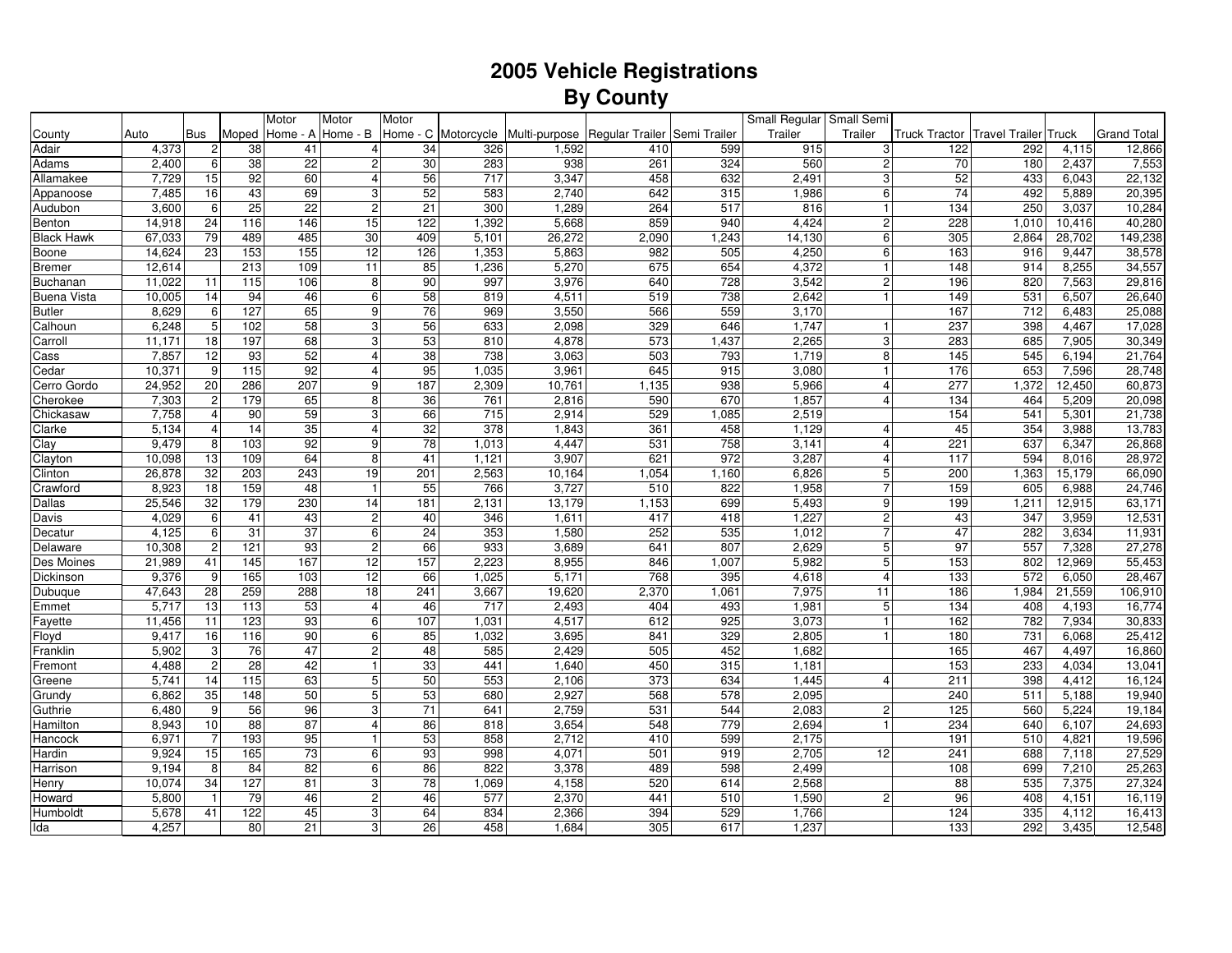## **2005 Vehicle RegistrationsBy County**

|               |                   |                         |                  | Motor           | Motor                     | Motor      |                     |                  |                 |              | Small Regular Small Semi |                                |                 |                        |                 |                    |
|---------------|-------------------|-------------------------|------------------|-----------------|---------------------------|------------|---------------------|------------------|-----------------|--------------|--------------------------|--------------------------------|-----------------|------------------------|-----------------|--------------------|
| County        | Auto              | Bus                     | Moped            | Home - A        | Home - B                  |            | Home - C Motorcycle | Multi-purpose    | Regular Trailer | Semi Trailer | Trailer                  | Trailer                        | Truck Tractor   | Travel Trailer   Truck |                 | <b>Grand Total</b> |
| lowa          | 9,217             | 59                      | 128              | 90              | 3                         | 80         | 790                 | 3,548            | 544             | 663          | 2,452                    | 5 <sup>1</sup>                 | 131             | 572                    | 7,326           | 25,608             |
| Jackson       | 11,530            | 3                       | 82               | 96              | $\overline{4}$            | 68         | 1,096               | 4,241            | 715             | 917          | 3,183                    | 4                              | 87              | 699                    | 8,178           | 30,903             |
| Jasper        | 19,748            | $\overline{12}$         | 220              | 177             | 8                         | 161        | 2,226               | 8,053            | 947             | 1,403        | 4,883                    | 8                              | 234             | 1,435                  | 12,557          | 52,072             |
| Jefferson     | 8,671             | 10                      | 98               | $\overline{72}$ | 9                         | 61         | 760                 | 3,627            | 364             | 431          | 1,837                    | $\overline{4}$                 | 60              | 433                    | 5,093           | 21,530             |
| Johnson       | 56,854            | 62                      | 391              | 275             | 33                        | 238        | 4,114               | 22,123           | 1,554           | 1,278        | 7,736                    | $6 \overline{6}$               | 205             | 1,408                  | 19,723          | 116,000            |
| Jones         | 10,919            | 10                      | 153              | 85              | $\overline{7}$            | 98         | 1,023               | 4,170            | 624             | 725          | 3,069                    | $\overline{c}$                 | $\overline{75}$ | 645                    | 7,500           | 29,105             |
| Keokuk        | 6,147             | 6                       | 58               | 58              | $\overline{c}$            | 47         | 618                 | 2,261            | 327             | 665          | 1,522                    | $6 \overline{6}$               | 166             | 526                    | 5,288           | 17,697             |
| Kossuth       | 9,410             | 24                      | 175              | 78              | $\overline{4}$            | 61         | 1,081               | 3,863            | 616             | 991          | 2,975                    | 2 <sub>1</sub>                 | 373             | 636                    | 7,058           | 27,347             |
| Lee           | 19,831            | 17                      | 120              | 169             | 8                         | 114        | 1,872               | 7,308            | 986             | 785          | 4,699                    | 2 <sub>1</sub>                 | 103             | 823                    | 13,319          | 50,156             |
| Linn          | 109,943           | 104                     | 535              | 783             | 47                        | 600        | 8,009               | 45,156           | 3,547           | 1,984        | 18,479                   | 10                             | 455             | 3,819                  | 44,921          | 238,392            |
| -ouisa        | 6,226             | 5                       | 52               | 58              | $\sqrt{2}$                | 55         | 632                 | 2,711            | 354             | 414          | 2,345                    | $\mathbf{1}$                   | 119             | 379                    | 5,221           | 18,574             |
| Lucas         | 4,927             | $\overline{\mathbf{4}}$ | 65               | 42              | 6                         | 58         | 530                 | 1,892            | 361             | 394          | 1,400                    | $\mathbf{1}$                   | 48              | 428                    | 4,300           | 14,456             |
| Lyon          | 6,777             | 8                       | 199              | 32              | $\overline{4}$            | 37         | 808                 | 2,832            | 392             | 757          | 1,668                    | $\overline{2}$                 | 103             | 560                    | 4,835           | 19,014             |
| Madison       | 7.706             | 11                      | 47               | $\overline{72}$ | 3                         | 66         | 770                 | 3,446            | 893             | 473          | 2,229                    | 6                              | 86              | 606                    | 6,822           | 23,236             |
| Mahaska       | 11,481            | 27                      | $\overline{145}$ | 124             | $\overline{4}$            | 92         | 1,129               | 4,956            | 712             | 893          | 3,155                    | 2                              | 161             | 935                    | 8,587           | 32,403             |
| Marion        | 17.048            | 34                      | 241              | 137             | 9                         | 125        | 1,607               | 7,463            | 1,199           | 905          | 4,154                    | 4                              | 166             | 1,255                  | 11,252          | 45,599             |
| Marshall      | 21,024            | 29                      | 157              | 179             | 15                        | 167        | 1,710               | 8,984            | 979             | 750          | 4,693                    | $\overline{c}$                 | 256             | 1,100                  | 12,201          | 52,246             |
| Mills         | 7,994             | 10                      | 42               | 59              | $\overline{2}$            | 73         | 839                 | 3,418            | 388             | 456          | 1,969                    | $\overline{7}$                 | 93              | 501                    | 6,030           | 21,881             |
| Mitchell      | 6,266             | 13                      | 98               | 73              |                           | 61         | 687                 | 2,372            | 476             | 395          | 1,864                    | $\mathbf{3}$                   | 105             | 494                    | 4,544           | 17,458             |
| Monona        | 5,636             | 3                       | 56               | 53              | 5                         | 37         | 521                 | 1,822            | 304             | 429          | 1,559                    | $\overline{c}$                 | 99              | 365                    | 4,655           | 15,546             |
| Monroe        | 4,447             | 5                       | 70               | 39              |                           | 42         | 357                 | 1,597            | 284             | 416          | 1,183                    | 5                              | 51              | 312                    | 3,514           | 12,323             |
| Montgomery    | 6,006             | $\overline{7}$          | 64               | 65              | $\overline{4}$            | 50         | 503                 | 2,424            | 385             | 403          | 1,439                    | $\overline{c}$                 | 114             | 381                    | 4,740           | 16,587             |
| Muscatine     | 22,167            | 40                      | 216              | 240             | 21                        | 185        | 2,587               | 9,819            | 799             | 735          | 5,584                    | $\overline{c}$                 | 217             | 1,069                  | 13,219          | 56,900             |
| Obrien        | 8,048             | 8                       | 275              | 62              | $\overline{5}$            | 50         | 940                 | 3,481            | 483             | 650          | 2,339                    |                                | 141             | 792                    | 5,454           | 22,728             |
| Osceola       | 3,880             | $\overline{c}$          | 125              | 19              | $\mathbf{1}$              | 20         | 529                 | 1,601            | 235             | 546          | 1,038                    | 11                             | 118             | 306                    | 3,016           | 11,437             |
| Page          | 8,088             | 17                      | 76               | 64              | $\ensuremath{\mathsf{3}}$ | 60         | 670                 | 3,342            | 747             | 268          | 2,043                    |                                | 77              | 572                    | 6,407           | 22,434             |
| Palo Alto     | 5,152             | $\mathbf{1}$            | 127              | 30              | $\sqrt{2}$                | 36         | 538                 | 2,154            | 339             | 377          | 1,702                    | 2 <sub>l</sub>                 | 145             | 316                    | 3,976           | 14,897             |
| Plymouth      | 14,007            | 10                      | 176              | 105             | $\mathbf{1}$              | 68         | 1,425               | 5,769            | 1,156           | 1,496        | 3,905                    | 1                              | 243             | 897                    | 9,485           | 38,744             |
| Pocahontas    | 4,827             | $\overline{2}$          | 97               | 33              | $\overline{4}$            | 37         | 587                 | 1,773            | 448             | 291          | 1,452                    | $\mathbf{1}$                   | 160             | 294                    | 3,434           | 13,440             |
| Polk          | 218,235<br>49,260 | 241<br>$\overline{78}$  | 895<br>225       | 1,165<br>383    | 89<br>21                  | 920<br>363 | 14,072              | 96,957<br>20,651 | 5,333<br>2,012  | 3,226<br>827 | 27,657<br>8,804          | 9 <sup>1</sup><br>$\mathbf{3}$ | 917<br>302      | 5,767<br>2,257         | 81,128          | 456,611            |
| Pottawattamie |                   | 42                      |                  | 99              |                           |            | 4,231               |                  |                 |              | 2,647                    |                                |                 |                        | 27,021          | 116,438            |
| Poweshiek     | 9,543<br>2,727    | 3                       | 131<br>12        | 33              | 5<br>$\overline{c}$       | 62<br>29   | 957<br>251          | 3,762<br>1,112   | 773<br>251      | 873<br>380   | 686                      | 5 <sup>1</sup><br>$\mathbf{1}$ | 170<br>69       | 717<br>263             | 7,453<br>2,805  | 27,239<br>8,624    |
| Ringgold      | 6,128             | 6                       | 164              | 55              | $\overline{c}$            | 40         | 651                 | 2,280            | 457             | 756          | 1,867                    | 3                              | 179             | 443                    |                 | 17,944             |
| Sac<br>Scott  | 92,358            | 75                      | 300              | 653             | 36                        | 496        | 6,491               | 38,087           | 2,383           | 1,413        | 12,626                   | 10                             | 301             | 2,775                  | 4,913<br>36,277 | 194,281            |
| Shelby        | 7,313             | $\overline{12}$         | $\overline{77}$  | 38              | 5                         | 44         | 720                 | 2,713            | 388             | 809          | 1,638                    | $\overline{c}$                 | 105             | 512                    | 5,622           | 19,998             |
| Sioux         | 15,139            | 14                      | 582              | 83              | 8                         | 86         | 1,779               | 7,461            | 1,269           | 1,295        | 4,101                    | 8                              | 216             | 1,524                  | 11,126          | 44,691             |
| Story         | 38,810            | 73                      | 314              | 200             | 29                        | 184        | 2,967               | 14,169           | 1,369           | 796          | 6,369                    | 3                              | 229             | 1,333                  | 15,672          | 82,517             |
| Tama          | 9,574             | 33                      | 150              | 74              | 9                         | 73         | 808                 | 4,006            | 509             | 673          | 2,780                    | 5                              | 201             | 644                    | 7,334           | 26,873             |
| Taylor        | 3,608             | 4                       | 55               | 33              | $\overline{c}$            | 41         | 324                 | 1,340            | 419             | 259          | 822                      | $\overline{c}$                 | 59              | 359                    | 3,470           | 10,797             |
| Union         | 6,525             | 5                       | 64               | 70              | 3                         | 70         | 734                 | 2,691            | 565             | 314          | 1,582                    | 3                              | 104             | 552                    | 5,275           | 18,557             |
| Van Buren     | 4,121             | 3                       | 34               | 35              | 3                         | 32         | 528                 | 1,582            | 382             | 331          | 1,332                    | 3                              | 42              | 278                    | 3,857           | 12,563             |
| Wapello       | 19,114            | 45                      | 144              | 182             | 5                         | 187        | 1,873               | 7,726            | 824             | 861          | 4,109                    | $\overline{4}$                 | 147             | 1,145                  | 12,113          | 48,479             |
| Warren        | 21,531            | 28                      | 272              | 229             | 12                        | 174        | 2,066               | 10,123           | 1,174           | 783          | 5,671                    | $\overline{c}$                 | 171             | 1,529                  | 13,844          | 57,609             |
| Washington    | 11,143            | 26                      | 101              | 114             | $\overline{4}$            | 90         | 1,016               | 4,495            | 873             | 526          | 2,737                    | 1                              | 135             | 643                    | 7,869           | 29,773             |
| Wayne         | 3,585             | 6                       | 20               | 37              | 3                         | 38         | 225                 | 1,326            | 285             | 485          | 859                      | 3                              | 68              | 292                    | 3,447           | 10,679             |
| Webster       | 20,302            | 32                      | 137              | 144             | $\overline{7}$            | 193        | 2,284               | 8,399            | 1,120           | 646          | 5,002                    | 5 <sup>1</sup>                 | 379             | 975                    | 12,056          | 51,681             |
|               |                   |                         |                  |                 |                           |            |                     |                  |                 |              |                          |                                |                 |                        |                 |                    |